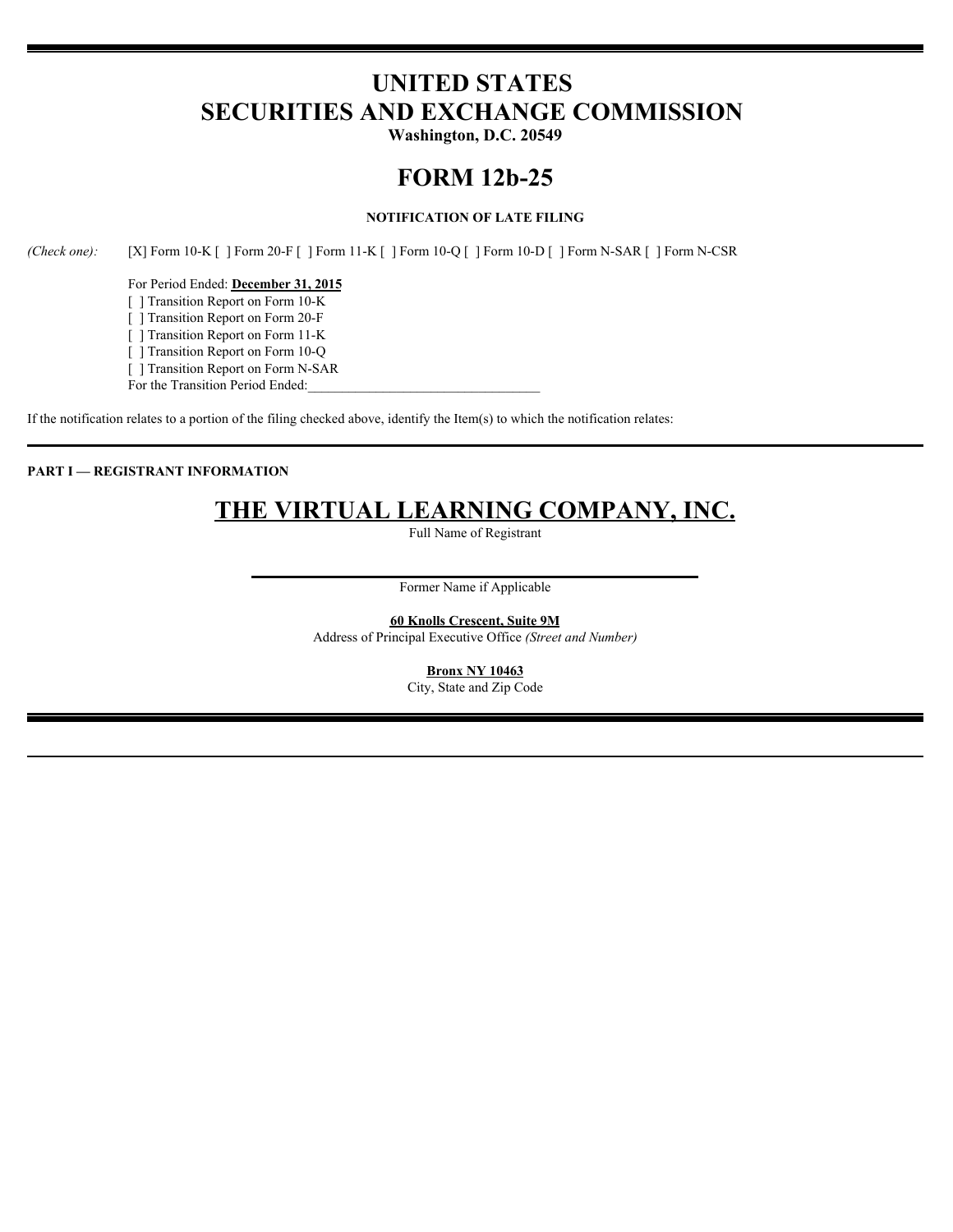#### **PART II — RULES 12b-25(b) AND (c)**

If the subject report could not be filed without unreasonable effort or expense and the registrant seeks relief pursuant to Rule 12b-25(b), the following should be completed. (Check box if appropriate)

- (a) The reason described in reasonable detail in Part III of this form could not be eliminated without unreasonable effort or expense
- **PART II RULES 12b-25(b) AND (e)**<br>
If the subject report could not be filed without unreasonable effort or expense and the registrant seeks relief pursuant to Rule 12b-25(b), the following should be<br>
completed, (Check b thereof, will be filed on or before the fifteenth calendar day following the prescribed due date; or the subject quarterly report or transition report on Form 10-Q or subject distribution report on Form 10-D, or portion thereof, will be filed on or before the fifth calendar day following the prescribed due date; and the contract of the contract of the contract of the contract of the contract of the contract of the contract of the contract of the contract of the contract of the contract of the contract of the contract of the
	- (c) The accountant's statement or other exhibit required by Rule 12b-25(c) has been attached if applicable.

#### **PART III — NARRATIVE**

State below in reasonable detail why Forms 10-K, 20-F, 11-K, 10-Q, 10-D, N-SAR, N-CSR, or the transition report or portion thereof, could not be filed within the prescribed time period.

The Company is in the process of completing its audited financial statements, and believes that the subject Annual Report will be available for filing on or before April 14, 2016.

### **PART IV — OTHER INFORMATION**

(1) Name and telephone number of person to contact in regard to this notification

| <b>CONTRACTOR</b><br>. homas<br>vionanan | $07^{\circ}$<br>، ،    | 768-4181         |
|------------------------------------------|------------------------|------------------|
| Name,                                    | $. \text{ra-}$<br>Code | Telephone Number |

- (2) Have all other periodic reports required under Section 13 or 15(d) of the Securities Exchange Act of 1934 or Section 30 of the Investment Company Act of 1940 during the preceding 12 months or for such shorter period that the registrant was required to file such report(s) been filed? If answer is no, identify report(s). Yes  $[X]$  No  $[$ ]
- (3) Is it anticipated that any significant change in results of operations from the corresponding period for the last fiscal year will be reflected by the earnings statements to be included in the subject report or portion thereof ? Yes  $\lceil \cdot \rceil$  No  $\lceil X \rceil$

If so, attach an explanation of the anticipated change, both narratively and quantitatively, and, if appropriate, state the reasons why a reasonable estimate of the results cannot be made.